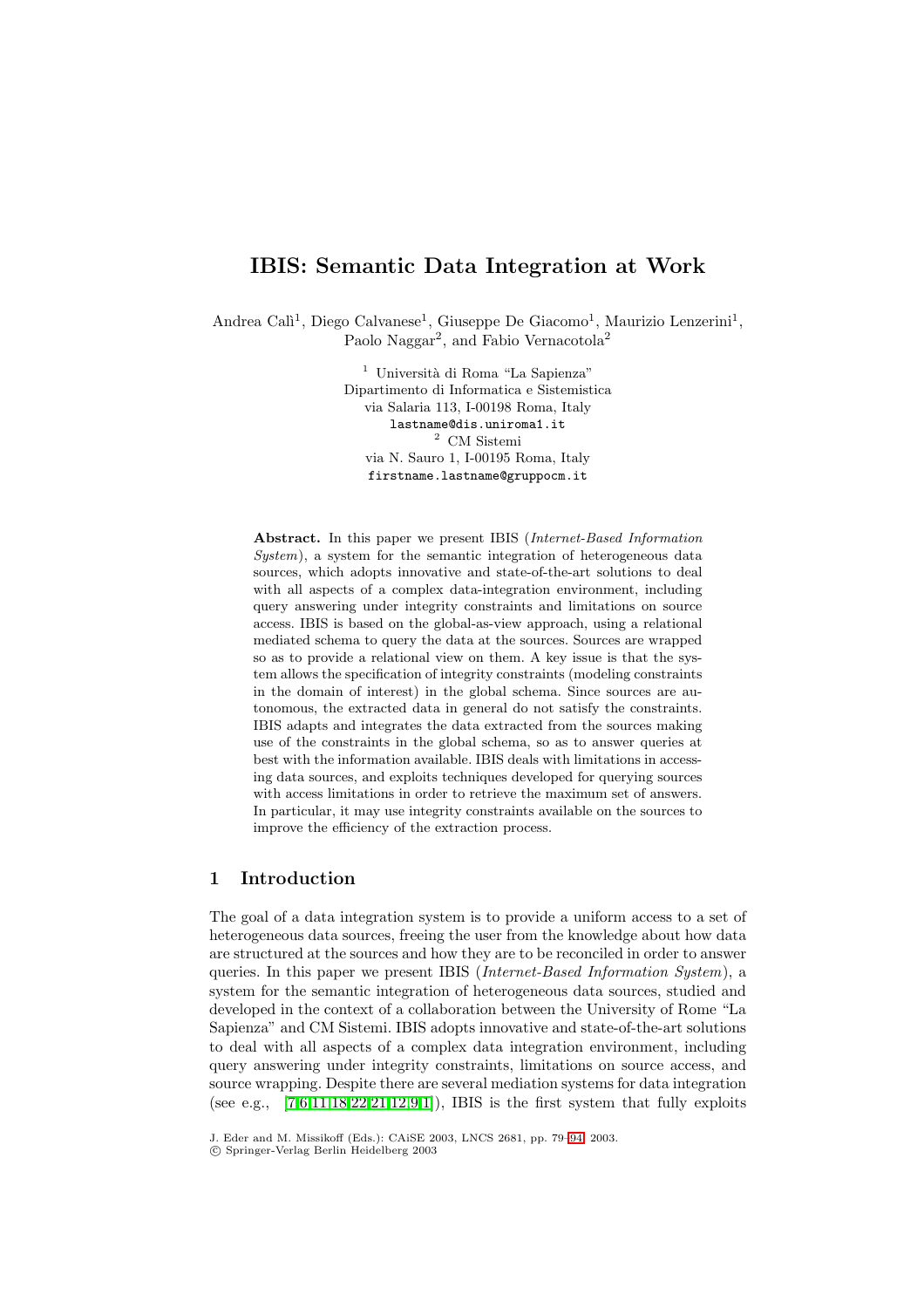all available information (including integrity constraints) for query answering. Thus, to the best of our knowledge, IBIS is the first system actually devoted to semantic data integration.

The problem of designing effective data integration systems has been addressed by several research and development projects in the last years. Data integration systems are based on a unified view of data, called *mediated or global schema*, and on a software module, called *mediator* that collects and combines data extracted from the sources, according to the structure of the mediated schema. A crucial aspect in the design and the realization of mediators is the specification of the relation between the sources and the mediated schema. Two basic approaches have been proposed in the literature, called *global-as-view* (or simply GAV) and *local-as-view* (or simply LAV) [\[19](#page-15-0)[,10](#page-14-0)[,14\]](#page-15-0). In the GAV approach, a view over the sources is associated to each element of the global schema, describing how to populate such an element using the data at the sources. Most data integration systems adopt the GAV approach, e.g., TSIMMIS [\[7\]](#page-14-0), Garlic [\[6\]](#page-14-0), COIN [\[9\]](#page-14-0), *Squirrel* [\[23,22\]](#page-15-0), and MOMIS [\[1\]](#page-14-0).

IBIS follows the GAV approach, using a relational mediated schema to query the data at the sources. The system is able to cope with a variety of heterogeneous data sources, including data sources on the Web, relational databases, and legacy sources. Each non-relational source is wrapped to provide a relational view on it. Also, each source is considered incomplete, in the sense that its data contribute to the data integration system. A key issue is that the system allows the specification of integrity constraints (modeling constraints in the domain of interest) in the global schema. Since sources are autonomous and incomplete, the extracted data in general do not satisfy the constraints. To deal with this characteristic, IBIS adapts and integrates the data extracted from the sources making use of the constraints in the global schema, so as to answer queries at best with the information available. In this way, the intensional information in the constraints over the global schema allows one to obtain additional answers that would not be provided by the standard unfolding strategy associated with GAV data integration systems. Indeed, current GAV data integration systems, such as the above mentioned ones, answer a query posed over the global schema by unfolding each atom of the query using the corresponding view [\[19\]](#page-15-0). The reason why unfolding is sufficient in those systems is that the GAV mapping essentially specifies a single database conforming to the global schema. Instead, due to the presence of integrity constraints over the global schema there are several potential global databases conforming to the data in the sources, and hence query answering has to deal with a form of incomplete information [\[20](#page-15-0)[,3,4\]](#page-14-0).

A characterizing aspect of IBIS is the ability to deal with limitations in accessing data sources, and in particular Web sources, e.g., those requiring filling at least one field in a form. IBIS exploits and implements techniques developed for querying sources with binding patterns in order to retrieve the maximum set of answers [\[17,](#page-15-0)[8](#page-14-0)[,15,16\]](#page-15-0). Since the extraction process is the major bottleneck in the integration of data over the Web, specific optimization techniques have been developed. These allow one to take into account intentional knowledge holding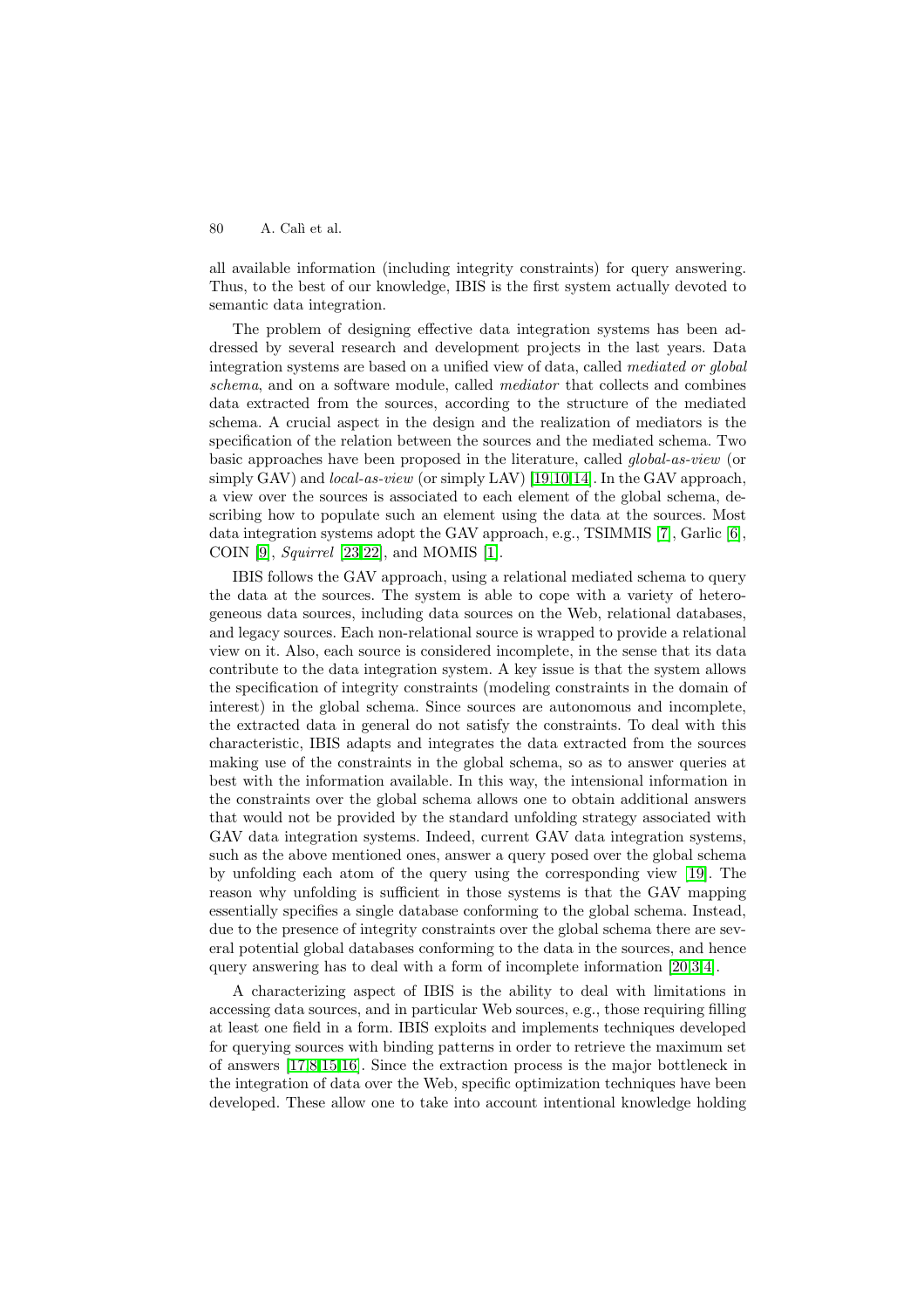on the sources (in particular, integrity constraints) to limit the number of source accesses.

In this paper we give an overview of IBIS, showing how the recent theoretical results on query answering and optimization have been implemented in the system. In particular, we first illustrate the data integration framework adopted in IBIS. We then describe the query processing phase. After a brief overview of the system architecture, we give some details on the data extraction techniques that have been crucial for the actual deployment of the system. Finally, we discuss the mechanisms provided by IBIS for the user interaction, and we conclude the paper.

#### **2 Framework for Data Integration in IBIS**

The formal framework of IBIS is based on the relational model with integrity constraints. As usual, a *relational schema* is constituted by a set of relation symbols, each one with an associated arity, denoting the number of its attributes, and a set of integrity constraints. Given a database  $\mathcal{DB}$  and a relation symbol r, we denote with  $r^{DB}$  the set of tuples associated to r in DB. In IBIS, we deal with four kinds of constraints (the notion of satisfaction is the usual one for the first three):

- 1. *Key constraints.* Given a relation r in the schema, a key constraint over r is expressed in the form  $key(r) = \mathbf{X}$ , where  $\mathbf{X}$  is a set of attributes of r.
- 2. *Foreign key constraints.* We express a foreign key constraint in the form  $r_1[X] \subseteq r_2[Y]$ , where  $r_1, r_2$  are relations, **X** is a sequence of distinct attributes of  $r_1$ , and **Y** is a sequence formed by the distinct attributes forming the key of  $r_2$ .
- 3. *Functional dependencies.* A functional dependency over a relation r has the form  $r : \mathbf{A} \to \mathbf{B}$ , where **A** and **B** are subsets of the set of attributes of r.
- 4. *Simple full-width inclusion dependencies.* A simple full-width inclusion dependency between two relations  $r_1$  and  $r_2$  is denoted by  $r_1 \subseteq r_2$ ; it is satisfied in a database  $\mathcal{DB}$  if  $r_1^{\mathcal{DB}} \subseteq r_2^{\mathcal{DB}}$ .

A data integration application in IBIS is modeled through a triple  $\mathcal{I} =$  $\langle \mathcal{G}, \mathcal{S}, \mathcal{M} \rangle$ , where

- **–** <sup>G</sup> is the *global schema*, expressed as a relational schema with key and foreign key constraints.
- **–** <sup>S</sup> is the *source schema*, constituted by one relation for each source. The schema of each source relation is a relational schema with simple full-width inclusion dependencies and functional dependencies.
- $-$  *M* is the *mapping* between G and S. The mapping is of type GAV: to each relation r in the global schema, M associates a query  $\rho(r)$  over the source schemas. The query  $\rho(r)$  is expressed in the language of union of conjunctive queries, and specifies how to retrieve the data satisfying  $r$  in terms of a view over the sources. In fact, such a query is also *annotated* by a description of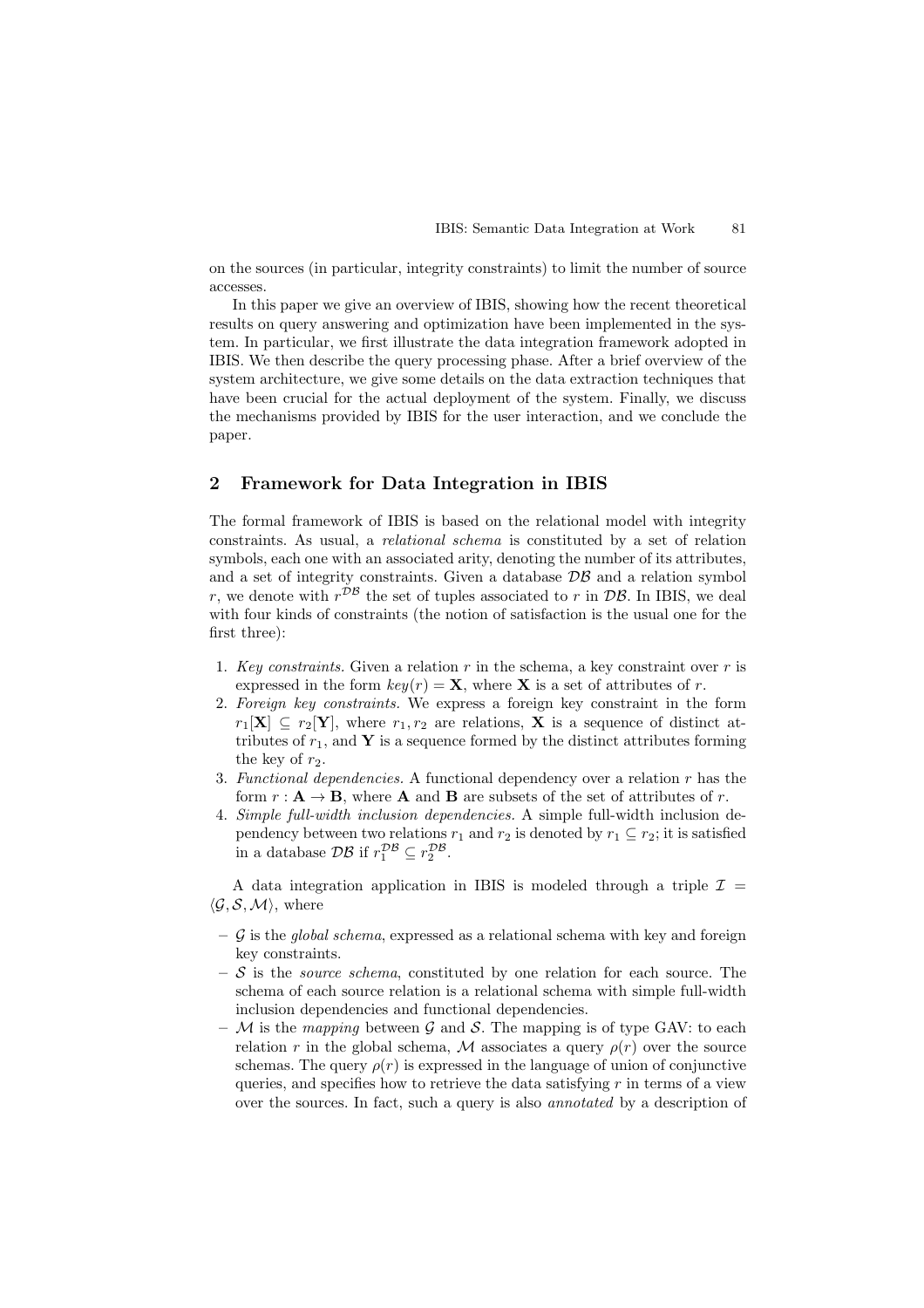<span id="page-3-0"></span>the additional processing to be carried out on the data retrieved in order not to violate the key constraint of  $r$  using a technique similar to that in [\[5\]](#page-14-0). That is, IBIS currently assumes that it is the responsibility of the designer to specify suitable data cleaning methods in such a way as to guarantee that the data retrieved for r satisfies its key constraint.

Finally, queries over the global schema are also unions of conjunctive queries. In order to assign semantics to a data integration application  $\mathcal{I} = \langle \mathcal{G}, \mathcal{S}, \mathcal{M} \rangle$ , we start with the data at the sources, and specify which data satisfy the global schema. A *source database*  $D$  for  $I$  is a relational database constituted by one relation  $r^{\mathcal{D}}$  for each source r in S. A source database is said to be *legal* for S if it satisfies all the constraints in S. A *global database* B for I, or simply database for I, is a database for G. Given a legal source database  $\mathcal D$  for S, a global database  $\beta$  is said to be *legal* for  $\mathcal I$  with respect to  $\mathcal D$  if:

- 
- B satisfies the integrity constraints of G, and<br>- B satisfies the mapping  $M$ , that is, for each relation r in G, we have that  $-$  B satisfies the mapping M, that is, for each relation r in G, we have that the set of tuples  $r^B$  that B assigns to r contains the set of tuples  $\rho(r)^D$ that the query corresponding to  $r$  retrieves from the source database  $\mathcal{D}$ , i.e.,  $\rho(r)^{\mathcal{D}} \subset r^{\mathcal{B}}$ .

Observe that the previous assertion amounts to consider any view  $\rho(r)$  over S as *sound*, i.e., the tuples provided by  $\rho(r)$  are sound but not necessarily complete. Although other assumptions are possible [\[14\]](#page-15-0), the sound views assumption is usually considered the most natural in the context of data integration [\[10\]](#page-14-0).

Given a data integration system  $\mathcal{I} = \langle \mathcal{G}, \mathcal{S}, \mathcal{M} \rangle$  and a legal source database D, the *semantics* of  $\mathcal I$  is the set of global databases that are legal for  $\mathcal I$  wrt  $\mathcal D$ . If such a set is not empty, the source database  $\mathcal D$  is said to be *consistent* with  $\mathcal I$ .

The fact that the semantics of a data integration system needs to be defined in terms of a *set* of databases rather than a single one has a deep influence on the nature of query answering in IBIS, which indeed needs to deal with incomplete information [\[20\]](#page-15-0). In particular, IBIS aims at computing the *certain answers* of the query. Given a query  $q$  over the global schema of a data integration application I, and a legal source database D, the *certain answers*  $q^{\mathcal{I}, \mathcal{D}}$  of q to I wrt D are the tuples that satisfy the query in every database that belongs to the *semantics* of  $I$ , i.e., in every global database that is legal for  $I$  wrt  $D$ .

### **3 Query Processing**

Query processing in IBIS is separated in three phases: (1) the query is *expanded* to take into account the integrity constraints in the global schema; (2) the atoms in the expanded query are *unfolded* according to their definition in terms of the mapping, obtaining a query expressed over the sources; (3) the expanded and unfolded query is *executed* over the retrieved source database, to produce the answer to the original query (see Section [5\)](#page-6-0).

Query unfolding and execution are the standard steps of query processing in GAV data integration systems, while the *expansion* phase is the distinguishing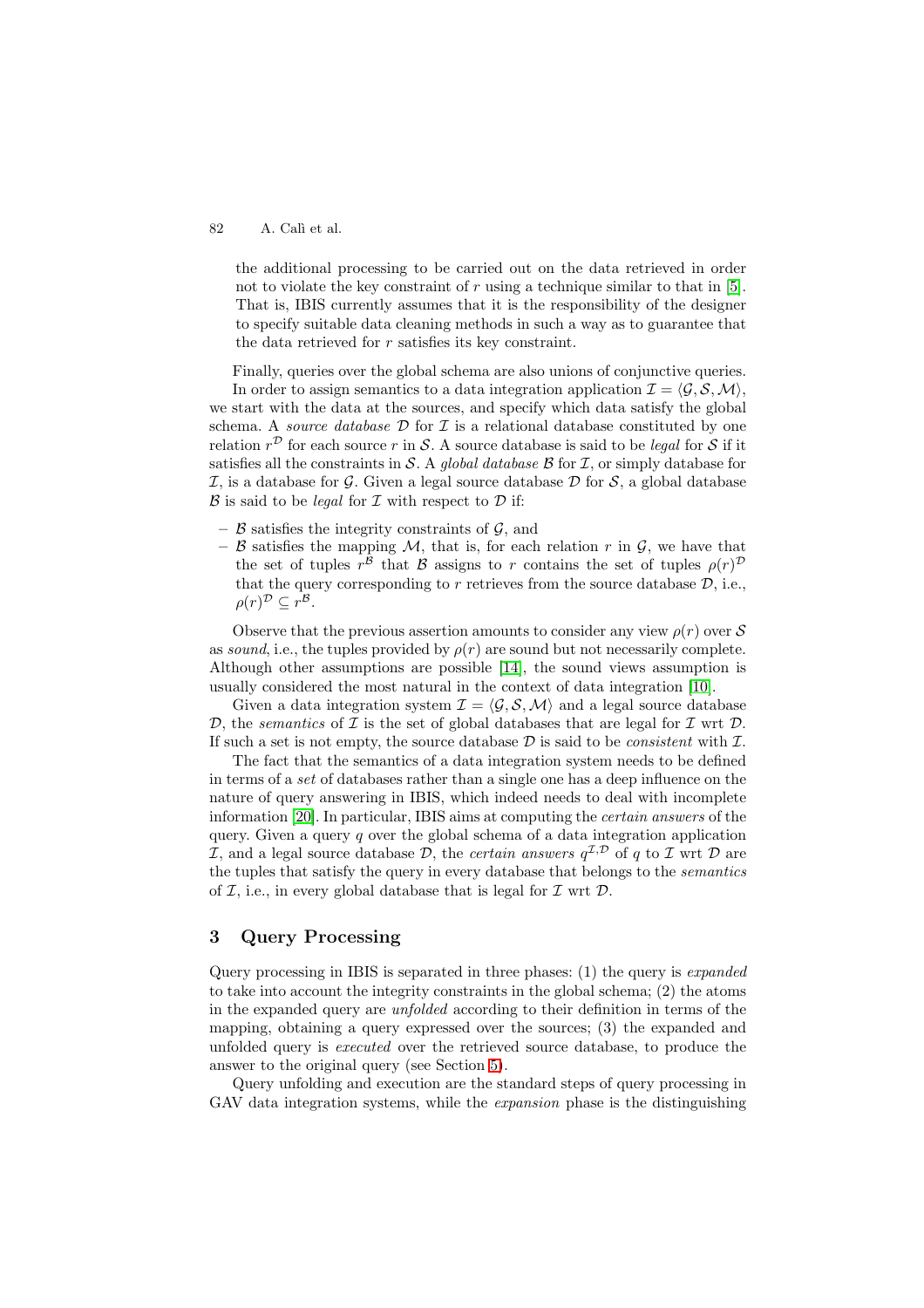feature of the IBIS query processing method. IBIS takes fully into account the integrity constraints over the global schema, which reflect the semantics of the application domain, and allows for retrieving *all* data that belong to the certain answer.

Let  $\mathcal I$  be a data integration system and  $\mathcal D$  a source database. In order to show how integrity constraints in the global schema are taken into account, we make use of the notion of *retrieved global database* for a query q. Such a database is obtained by populating each relation  $r$  in the global schema according to the retrieved source database  $\mathcal{D}_q$  for q and the mapping, i.e., by populating r with the tuples obtained by evaluating the associated query  $\rho(r)$  on  $\mathcal{D}_q$ . Note that, in general, integrity constraints may be violated in the retrieved global database.

Regarding key constraints, IBIS assumes, as mentioned before, that the query that the mapping associates to a global schema relation  $r$  is such that the data retrieved for r do not violate the key constraint of r. In other words, the management of key constraints is left to the designer.

On the other hand, the management of foreign key constraints cannot be left to the designer, since it is strongly related to the incompleteness of the sources. Moreover, since foreign keys are interrelation constraints, they cannot be dealt with in the GAV mapping, which, by definition, works on each global relation in isolation. Indeed, IBIS provides full support for handling foreign key constraints in an automated way.

The assumption of sound views asserts that the tuples retrieved for a relation  $r$  are a subset of the tuples that the system assigns to  $r$ ; therefore, we may think of completing the retrieved global database by suitably adding tuples in order to satisfy foreign key constraints, while still conforming to the mapping. When a foreign key constraint is violated, there are several ways of adding tuples to the retrieved global database to satisfy such a constraint. In other words, in the presence of foreign key constraints in the global schema, the semantics of a data integration system must be formulated in terms of a *set* of databases, instead of a single one.

Since we are interested in the certain answers  $q^{L,D}$  to a query q, i.e., the tuples that satisfy q in all global databases that are legal for  $\mathcal I$  wrt  $\mathcal D$ , the existence of several such databases complicates the task of query answering. To deal with this problem, IBIS expands the query  $q$  by taking into account the foreign key constraints on the global relations appearing in the atoms. The expansion technique exploits the fact that foreign key constraints can be rewritten as Datalog programs with suitable Skolem functions in the head and is based on partial evaluation of logic programs, see [\[3,4\]](#page-14-0) for details. The expansion  $exp_G(q)$  of q is a union of conjunctive queries, and it is possible to show that the evaluation of  $exp_G(q)$  over the retrieved source database produces exactly the set of certain answers of q to  $\mathcal I$  wrt  $\mathcal D$  [\[4\]](#page-14-0). Notably, the expanded query can be exponential in the original query and the foreign key constraints, however it can still be evaluated in polynomial time in the size of the data. As the construction of the retrieved global database is computationally costly, in IBIS it is not constructed explicitly. Instead,  $exp_G(q)$  is unfolded and the unfolded query  $unf_M(exp_G(q))$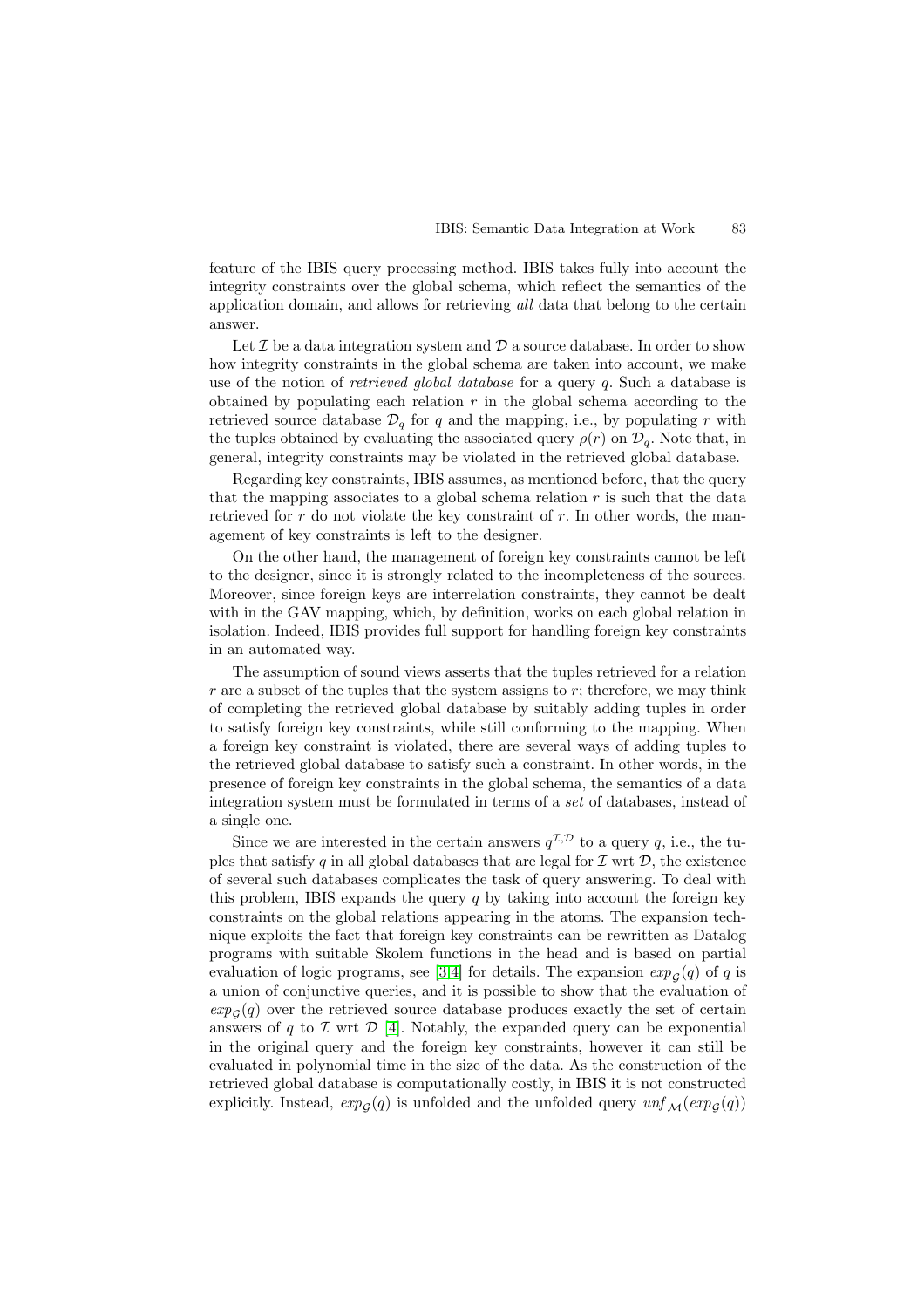

**Fig. 1.** Architecture of IBIS

is evaluated over the retrieved source database, whose data are extracted by an Extractor module (see next section). As shown in [\[4\]](#page-14-0), this produces exactly the same results. Observe that in this way the query expansion is decoupled from the rest of the processing.

# **4 Architecture of IBIS**

The system architecture of IBIS is shown in Figure 1. Four subsystems can be identified:

- **–** the *wrapping subsystem*, which provides a uniform layer for all the data sources by presenting each source as a set of relations.
- **–** the *configuration subsystem*, which supports system management and configuration of all the meta-data;
- **–** the *IBIS core*, which implements the actual data integration algorithms and controls all the parts of the system;
- **–** the *user interface*, which is divided in a Web interface and an application interface.

In addition to these subsystems, a *data store* is used to store temporary data which are used during query processing, and cached data extracted from the sources during the processing of previous queries. We detail below the wrapping subsystem and the IBIS core, which are the distinguishing elements of the IBIS architecture. The user interface and the interaction with the user are described in Section [6.](#page-11-0)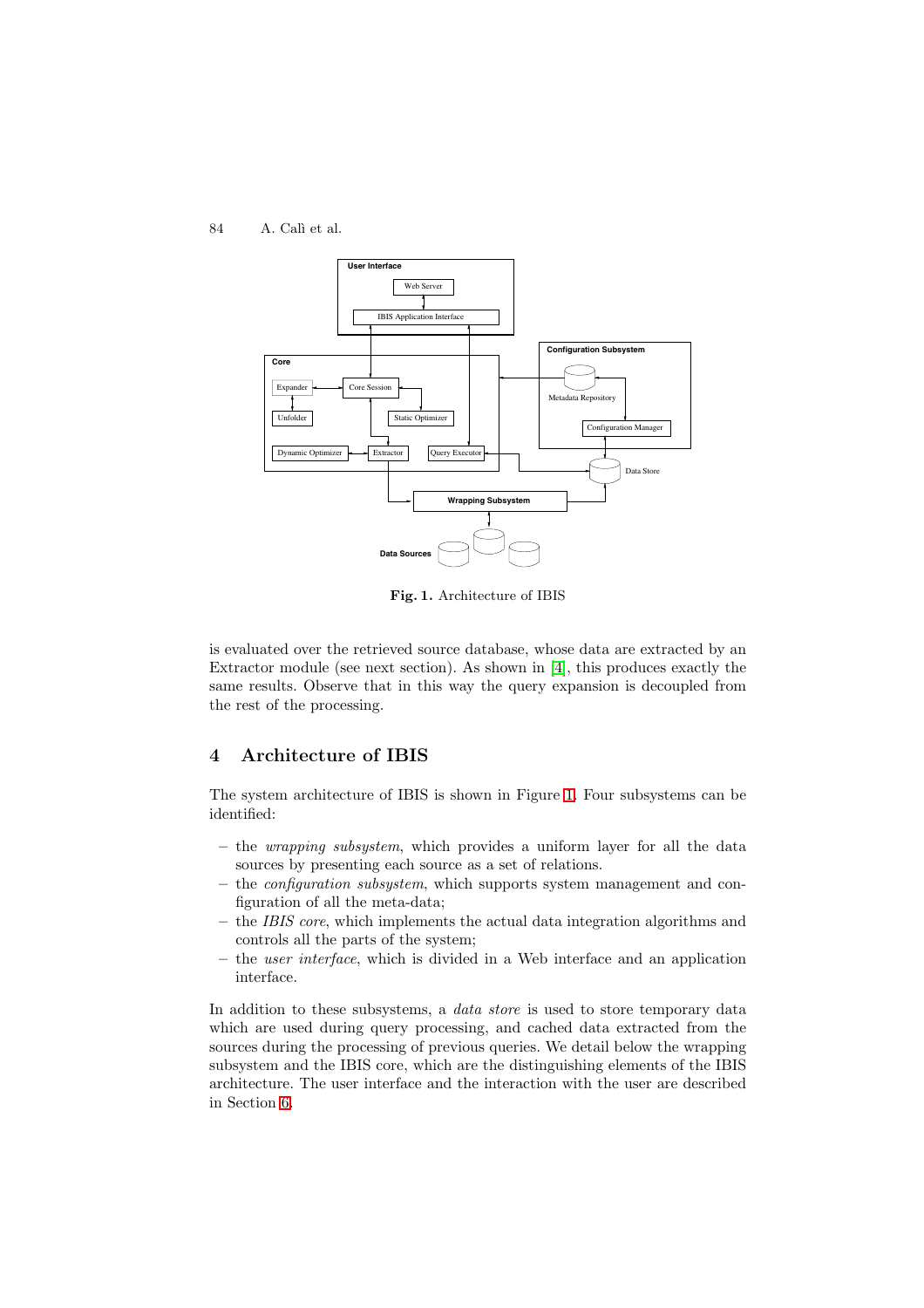<span id="page-6-0"></span>*Wrapping Subsystem.* The task of the wrapping subsystem is to provide a layer in which all data stored at the sources are presented to the other components of the system in a uniform way. Therefore, each component of IBIS sees the sources represented in the relational model. The wrappers in IBIS also take into account the limitations in accessing the sources; in fact, certain sources require a set of fields to be bound to constants in order to be accessed. A typical example is that of data accessible through Web forms, in which at least one field has to be filled with a value. Except for access limitations, wrappers do not need to expose any specific source behaviour. A set of properties, which can be configured by means of the configuration subsystem, allows the designer to specify the behavior of the wrapper according to source-dependent parameters such as throughput or reliability. Wrappers accept multiple requests which are buffered in a queue; thus the wrapping subsystem works asynchronously: each request is managed assigning it a wrapper taken from a pool. Several wrappers can work independently according to the capabilities of the source and of the server system.

*IBIS Core.* The IBIS Core is the set of components that take care at runtime of all the aspect of query processing. User queries are issued to the IBIS core by the application interface; the core performs evaluation of a query by (1) extracting data from the sources and (2) executing the query over such extracted data. *Data extraction*, which in IBIS is quite sophisticated because each source may present access limitations, is discussed in detail in Section 5. *Query processing* is performed according to the technique discussed in Section [3;](#page-3-0) an important feature is that the Expander module, which computes the expanded query, can operate independently from the Unfolder and the Executor modules, which respectively unfold the expanded query and evaluate it over the retrieved source database.

### **5 Data Extraction**

The extraction of the data from the sources to build the retrieved source database for a given query is a key process in IBIS, and is complicated by the fact that limitations exist in accessing the sources. This is typical of Web data sources that are accessible through forms: usually a certain set of fields has to be filled with values in order to query the underlying database. Also, very often legacy databases have a limitation of this kind. To improve efficiency in data extraction IBIS exploits specific techniques to deal with access limitations, and implements several types of optimizations to avoid accesses that would produce already retrieved data. In the following we describe in some detail these features of IBIS.

#### **5.1 Dealing with Access Limitations**

In the presence of access limitations on the sources, simple unfolding is in general not sufficient to extract all obtainable answers from the sources [\[17](#page-15-0)[,8,](#page-14-0)[16\]](#page-15-0). IBIS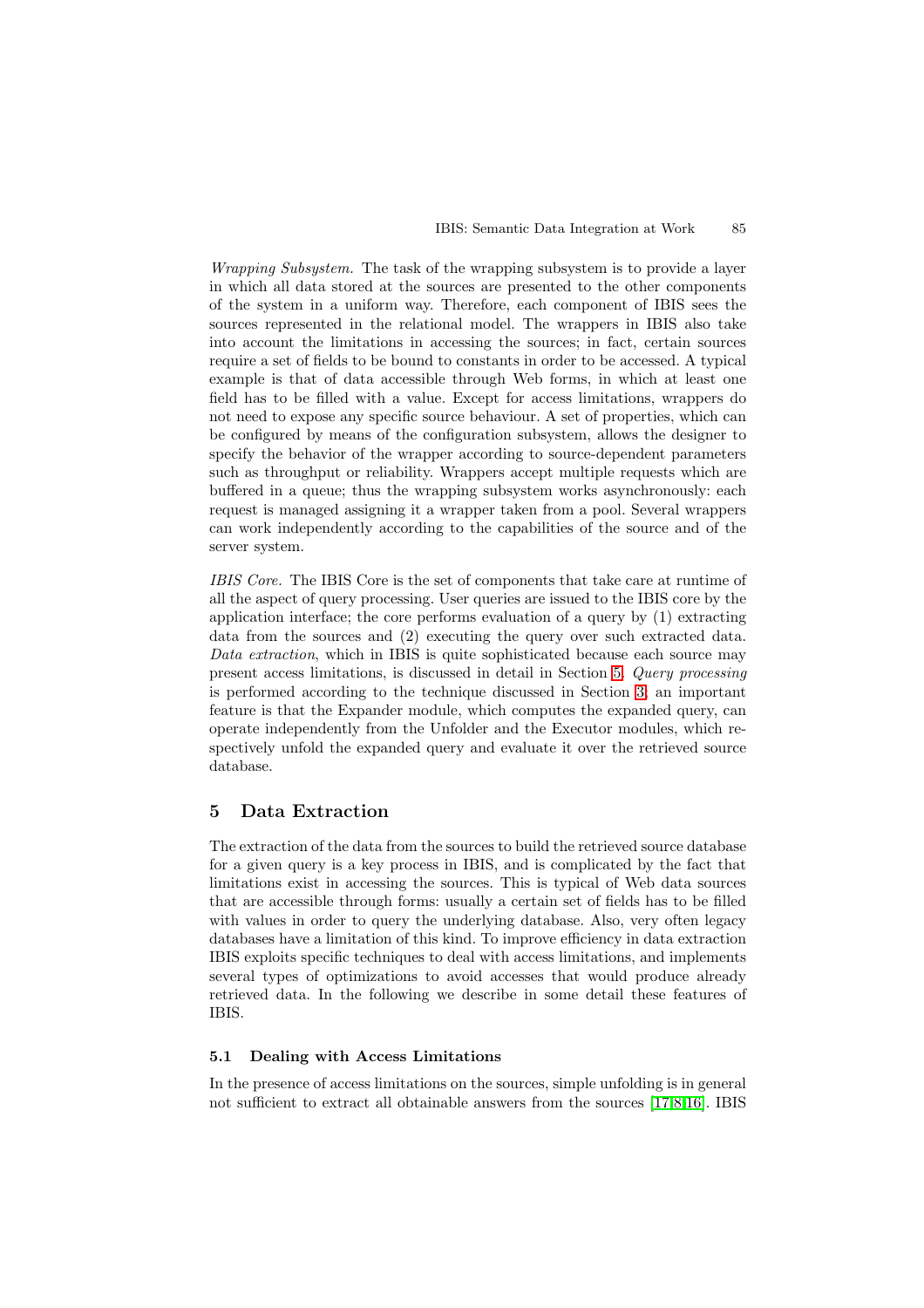$$
s_1: \frac{\overline{a_1 b_1}}{\overline{a_2 b_3}}\qquad s_2: \frac{\overline{a_2 b_1}}{\overline{a_2 b_4}}\qquad s_3: \overline{\overline{a_4 b_3 c_1}}
$$

**Fig. 2.** Extension of sources of Example 1

exploits techniques developed specifically for dealing with access limitations [\[16\]](#page-15-0), and extends them to make them deployable in practice. The extraction of data according to such techniques is performed as follows: starting from the set of initial values in the query, IBIS accesses as many sources as possible, according to their access limitations. The new values in the tuples obtained (if any), are used to access the sources again, getting new tuples, and so on, until there is no way of doing accesses with new values. At each step, the values obtained so far are stored in the data store.

In the following, without loss of generality, we assume that for each attribute of a relation an *abstract domain* with the same name is defined. An abstract domain is based on an underlying concrete domain, but represents information at a higher level of abstraction, e.g., to distinguish, strings representing person names from strings representing plate numbers. We call *binding tuple* a tuple of values that match with the attributes that must be bound to values; we call *binding values* the values of a binding tuple. For example, for a source  $s(A^*, B^*, C)$ , where the attributes that must be bound are starred, binding tuples are pairs of values  $(a, b)$ , where a and b belong to the abstract domains  $D_A$ ,  $D_B$  respectively, and  $D_A$  and  $D_B$  in turn characterize attributes  $A, B$  respectively.

*Example 1.* Consider the following source relations:

$$
s_1(A^*, B)
$$
  
\n
$$
s_2(A, B^*)
$$
  
\n
$$
s_3(A, B^*, C)
$$

where, for the sake of simplicity, we have the same attribute names  $A, B, C$ for all attributes that belong to the abstract domains  $D_A$ ,  $D_B$ ,  $D_C$  respectively. Suppose we have the following conjunctive query over the sources:

$$
q(C) \leftarrow s_1(a_1, B), s_3(A, B, C)
$$

Now, assume the sources have the extension shown in Figure 2. Starting from  $a_1$ , the only constant in the query, we access  $s_1$  getting the tuples  $(a_1, b_1)$  and  $(a_1, b_2)$ . Now we have  $b_1$  and  $b_2$  with which to access  $s_2$  and  $s_3$ ; from  $s_2$  we get  $(a_2, b_1)$ , while from  $s_3$  we get nothing. With the new constant  $a_2$  we access  $s_1$ getting  $(a_2, b_3)$ . Finally, we access  $s_3$  with  $b_3$  getting  $(a_4, b_3, c_1)$  (with  $b_3$  we do not get any tuple from  $s_2$ ). At this point, we have populated the retrieved source database, on which we evaluate the query. The answer to  $q$  is therefore the tuple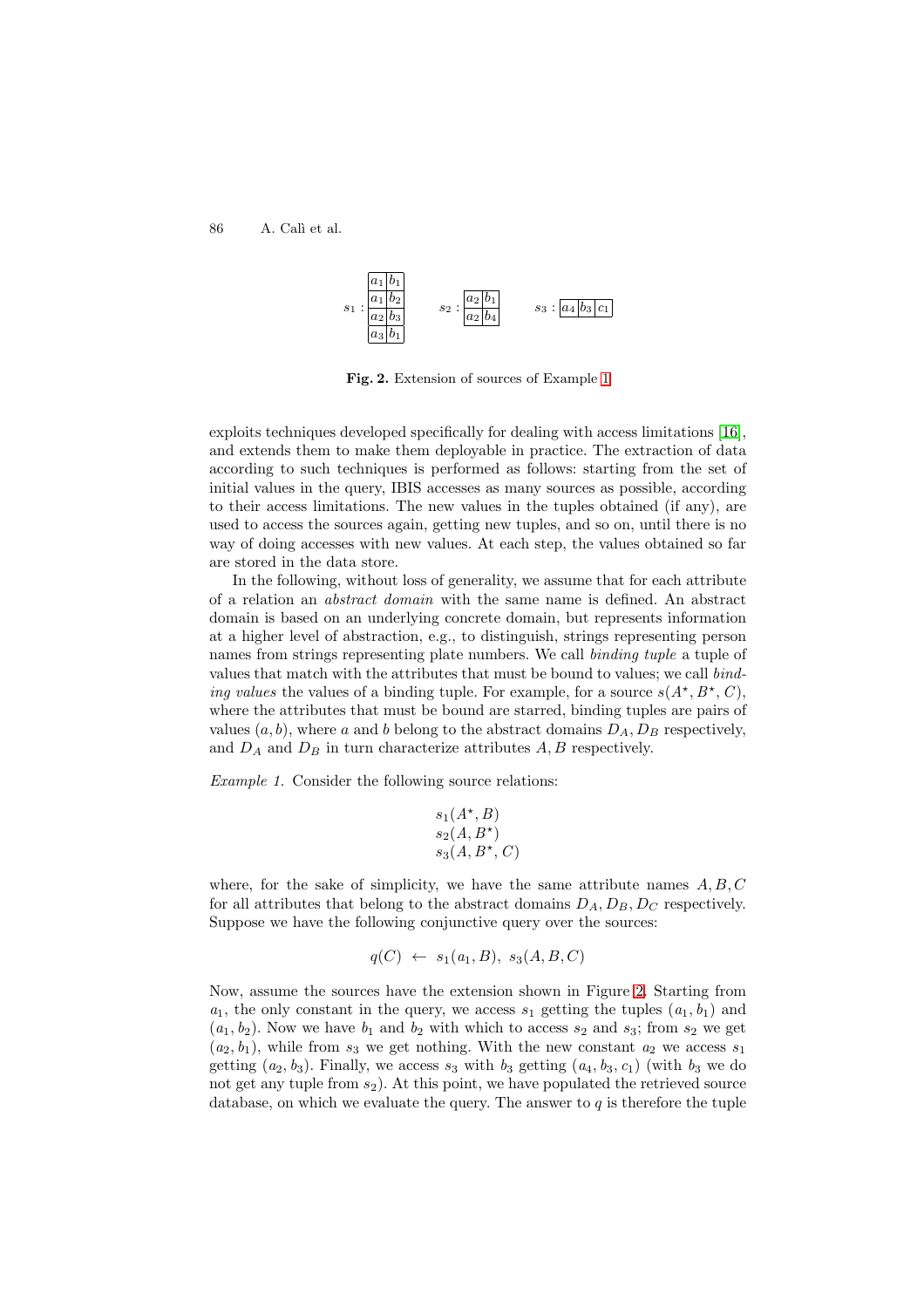$(c_1)$ . Observe that  $(a_3, b_1)$  and  $(a_2, b_4)$  could not be extracted from  $s_1$  and  $s_2$ respectively.

Although the extraction algorithm is straightforward, in order to make it efficient in practice, its implementation requires to take into account several technological aspects. The way the data extraction process is realized in IBIS is depicted in Figure 3, where the following elements can be identified:

- **–** The *retrieved source database* (RSD) stores tuples retrieved during the data extraction for a certain query. It consists of physical tables, one for each source table defined in the source schema of IBIS.
- **–** *Domain tables* store values that are used to produce binding tuples. There is one table for each abstract domain, containing all the values belonging to it. The values in the domain tables are contained in the set of values stored in the retrieved source database. The domain tables, although containing redundant data, are kept for efficiency reasons; indeed, experimental results have shown that the time needed for the generation of the binding tuples decreases significantly when domain tables are used.
- **–** *Binding tables* are used to store binding tuples before submitting them to the sources; there is a binding table for each source with limitations.

To avoid wrappers to be overloaded with a number of binding tuples (i.e., access requests) that exceeds the capacity of the wrappers, they are fed with batches of binding tuples that do not exceed a prefixed maximum size. For each wrapper, according to its capabilities, the system manager assigns the maximum size of the batches it can accept.

Furthermore, the extraction strategy of IBIS tries to keep working as many wrappers as possible. In order to do so, the IBIS Core constructs the binding tuples to be sent to the wrappers independently from the order in which the values have been delivered to the retrieved source database. In doing so, it tries to generate the same amount of binding tuples for each wrapper.

Also, the new values in the tuples that are stored in the retrieved source database are not immediately "poured" in the domain tables, so as not to cause an excessive production of binding tuples: the transfer (see the arrow labeled with "Leaking" in the figure), controlled by the Core, is such that the values are



**Fig. 3.** Extraction process in IBIS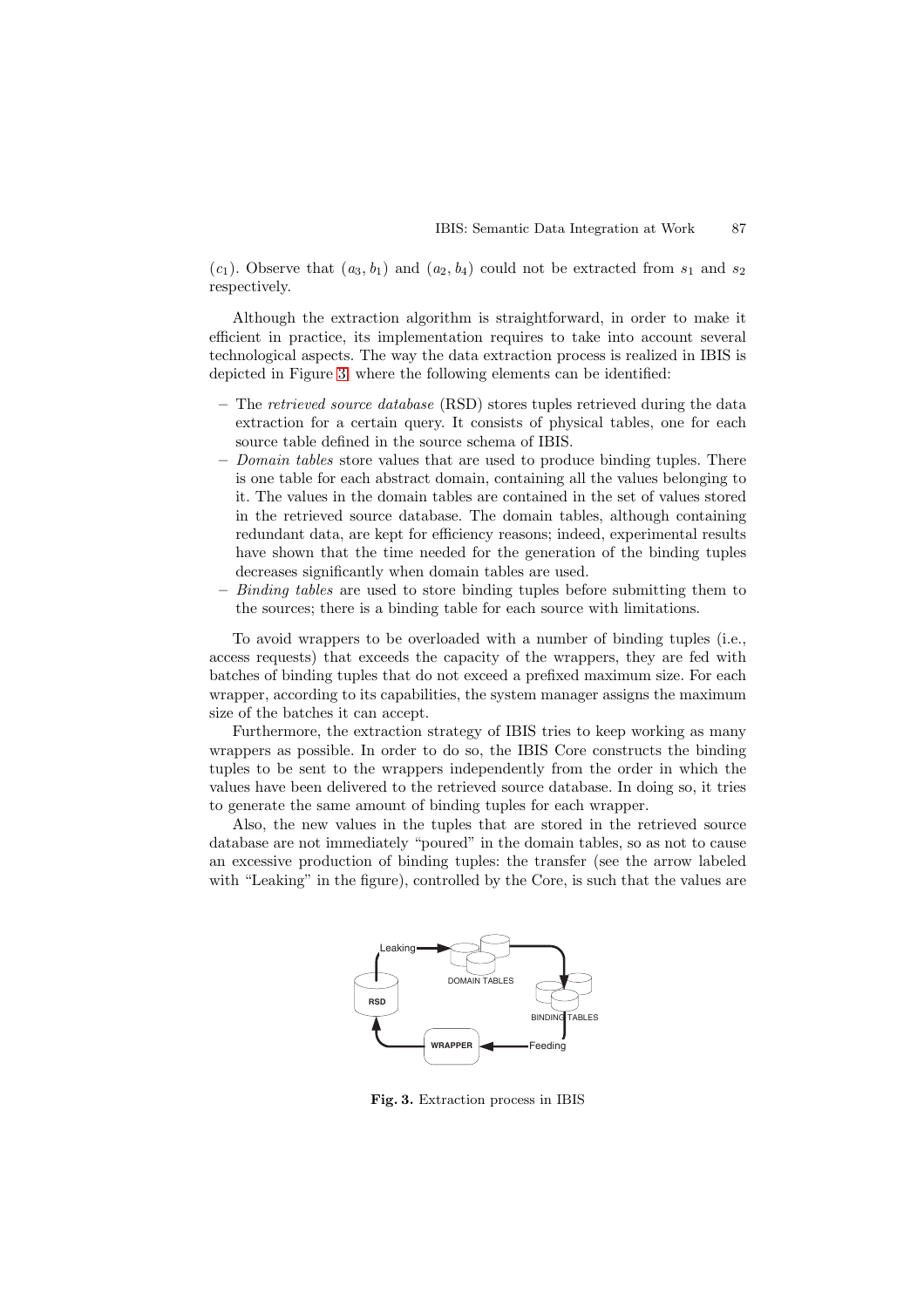homogeneously distributed among the different abstract domains to which they belong.

The limitations in accessing the sources make the issue of data extraction inherently complex and costly. Our experimentations have shown that the time needed for the extraction of all obtainable tuples can be quite long. On the other hand, experiments have also shown that the system retrieves tuples (and values) that are significant for the answer in a time that is usually very short, compared to the total extraction time. This is due to the recursive nature of the extraction process, which obtains new values from the already retrieved ones; hence, a lower number of steps is required to obtain values extracted earlier, and these values have shown to be more likely part of the answer to the query.

#### $5.2$ **5.2 Static Optimization**

In general, having extracted a number of values at a certain point of the query answering process, and given a source s to be accessed using the values extracted so far as binding values, not all the possible accesses to s are necessary in order to calculate the answer to the query. This is illustrated in the following example.

*Example 2.* Let S be a source schema with  $S = \{s_1, s_2, s_3\}$ ; the sources are defined as follows:

$$
s_1(A^\star, B) \qquad s_2(B^\star, C) \qquad s_3(C^\star, B)
$$

For simplicity, suppose again we have distinct abstract domains  $D_A$ ,  $D_B$ ,  $D_C$ , one for each attribute name. Consider the following query:

$$
q(C) \ \leftarrow \ s_1(a_0, B), s_2(B, C)
$$

We easily observe that it is not useful to use the values obtained from  $s_2$  to access  $s_3$  in order to obtain new values of  $D<sub>C</sub>$  with which to access  $s_2$  again. In fact, due to the join condition between  $s_1$  and  $s_2$ , the only tuples extracted from  $s_2$  which can be used to construct a tuple of the answer to q are those obtained by binding the attribute B of  $s_2$  with a binding value extracted from  $s_1$ .

In order to avoid unnecessary accesses, IBIS incorporates the optimization techniques presented in [\[2\]](#page-14-0). The optimization is as follows. Given an unfolded query on the sources, in order to optimise the query plan, information about the structure of the query and access limitations on the sources is encoded in a *dependency graph*. Intuitively, such a graph represents dependencies among sources, i.e., for any source s, it shows the sources that may provide binding values that are useful to access s. The dependency graph is pruned, taking into account the join conditions in the query, so that only necessary dependencies are left; the pruning procedure is performed in time polynomial in the size of the graph. From the pruned dependency graph, an optimized query plan is derived, which guarantees that only necessary accessed are performed during its execution.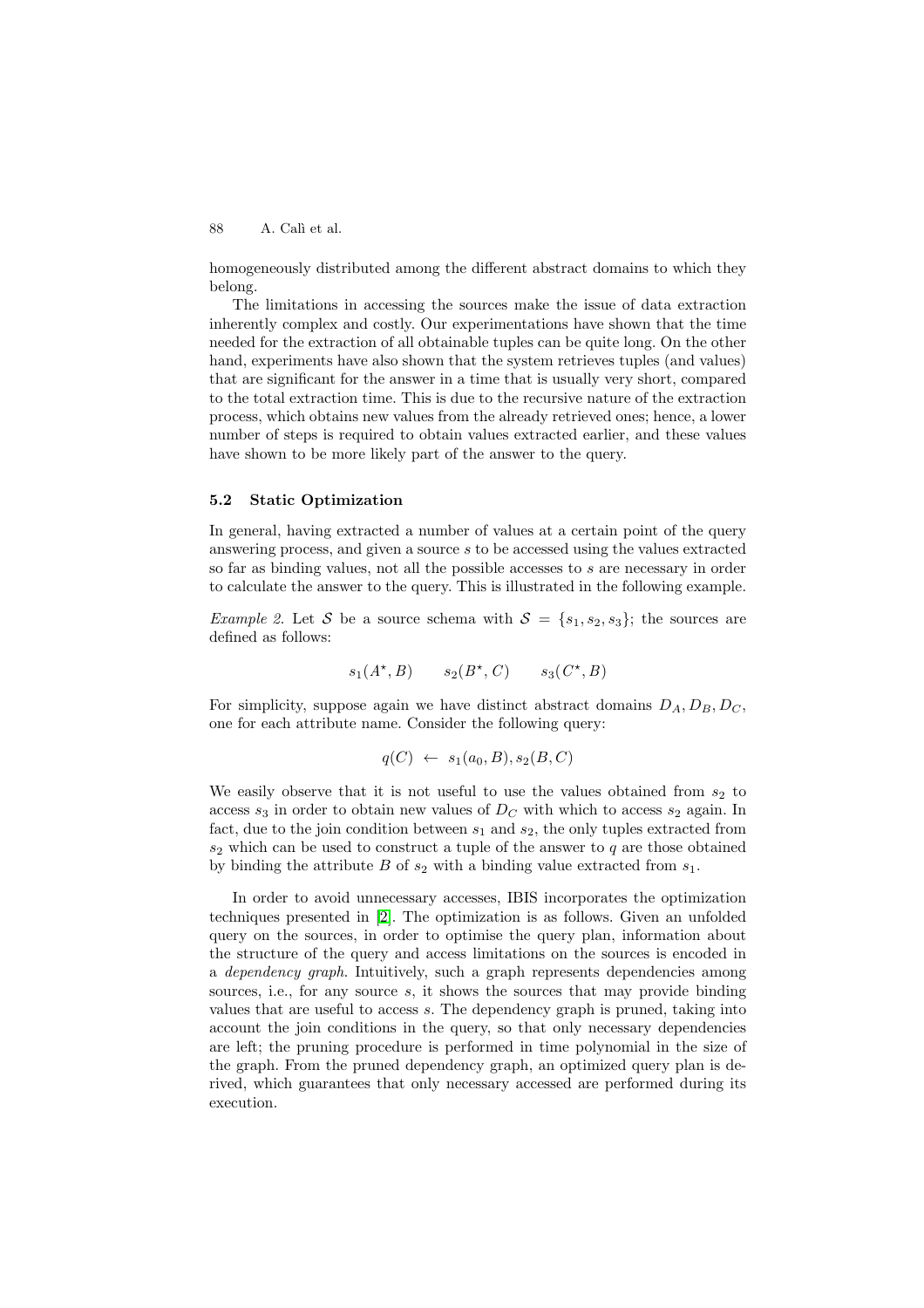Notice that the static optimisation of [\[2\]](#page-14-0) is applicable for conjunctive queries, while an expanded and unfolded query in IBIS is a union of conjunctive queries. To this regard, IBIS offers the system manager two different strategies for processing a UCQ. The CQs can be either processed one by one, as if they were independent, or they can be *chained* in an ordered sequence, so that, in the extraction process for a  $CQ$   $q$ , we can use as binding values the values extracted while processing the CQs preceding  $q$  in the chain.

# **5.3 Dynamic Optimization**

The Dynamic Optimizer of IBIS is capable of avoiding useless accesses to the sources by exploiting already extracted tuples and integrity constraints on the sources. Dynamic optimization based on integrity constraints comes into play when a data source is accessible in several ways, i.e., the same underlying data can be accessed with different limitations. The most relevant case is that of Web sources, where the same form can be submitted by filling in different sets of fields, but not by leaving all fields empty (see for example  $\rm{Amazon}^1$  or the ACM Sigmod Antology<sup>2</sup>). The different access patterns for a source  $s$  are represented in IBIS as different sources  $s_1, \ldots, s_n$  with different access limitations. To capture the fact that the sources  $s_1, \ldots, s_n$  have the same extension, simple full-width inclusion dependencies  $s_1 \subseteq s_2$ ,  $s_2 \subseteq s_3$ , ...,  $s_{n-1} \subseteq s_n$ ,  $s_n \subseteq s_1$  are used. More generally, the situation in which the extension of a source s is contained in that of another source  $s'$  is captured by the simple full-width inclusion dependency  $s \subseteq s'$ . Note that the abstract domains of s and s' must match.

Simple full-width inclusion dependencies, together with functional dependencies (which capture also key constraints), allow IBIS to performs runtime optimization during data extraction, taking into account the tuples already extracted from the sources. We introduce the technique adopted in IBIS with an example.

*Example 3.* Consider two sources

 $s_1(Code, Surname, City^*)$  $s_2(Code^{\star}, Sumame^{\star}, City)$ 

where  $s_1$  stores identification code, surname and city of birth of employees, and  $s<sub>2</sub>$  stores the same information about persons. Assume that the simple fullwidth inclusion dependency  $s_1 \subseteq s_2$  holds and that the functional dependency  $Code \rightarrow Surname, City holds on s_2.$ 

Suppose that  $s_1$  and  $s_2$  have both the following extension:

|   | Code Surname     | City           |
|---|------------------|----------------|
| 2 | brown            | sidney         |
| 5 | williams         | $ $ london $ $ |
|   | yamakawa tokyo   |                |
| 9 | $ pertri\rangle$ | rome           |

 $1$  <http://www.amazon.com/exec/obidos/ats-query-page/><br> $2$  http://www.informatik.uni-trier.de/~ley/db/indices/query.html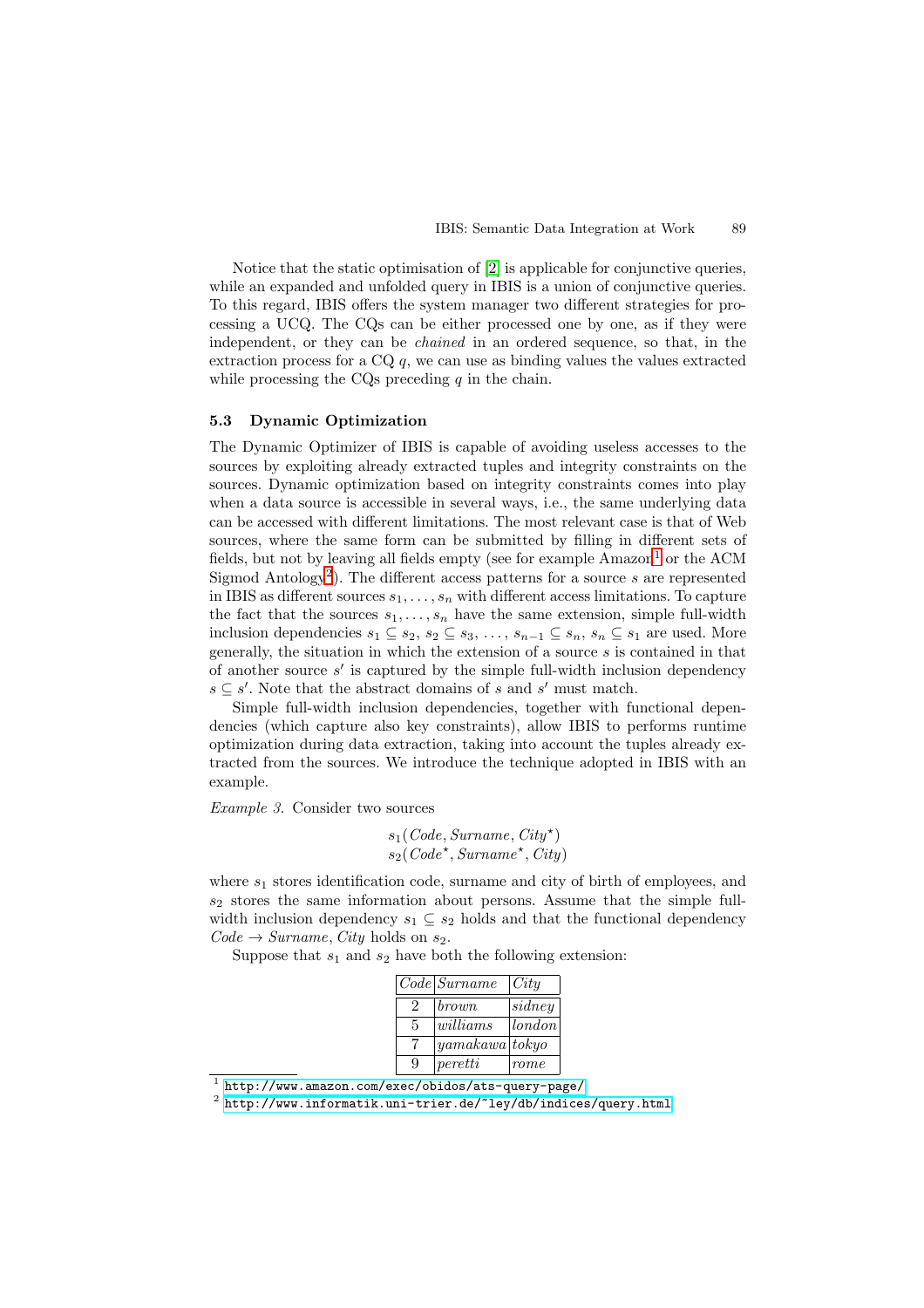<span id="page-11-0"></span>If our set of initial values is *rome* and *tokyo*, at the first step we access  $s<sub>1</sub>$  and we get the following tuples:

| $\lceil Code Surname\rceil$ | City |
|-----------------------------|------|
| yamakawa tokyo              |      |
| peretti                     | rome |

Now we have four new values: the three codes 7 and 9, and the two surnames *yamakawa* and *peretti*. With these values we could access source  $s_1$  to try and get new values. But we can easily observe that, because of the functional dependency on s2, if we bind the *Code* attribute with one of the known values, we get a tuple we had already obtained from  $s_2$ . Therefore the access to  $s_1$  is useless in this case. Instead, if we get 2 as a code and *brown* as a surname from another source, we could access  $s_1$  and get new tuples.

To consider the general case, let **<sup>B</sup>**<sup>1</sup> and **<sup>B</sup>**<sup>2</sup> the set of attributes that must be bound in  $s_1$  and  $s_2$  respectively; let the dependency  $s_1 \subseteq s_2$  hold. If a functional dependency  $s_2 : \mathbf{C} \to \mathbf{D}$  holds, with  $\mathbf{C} \subseteq \mathbf{B}_1$  and  $\mathbf{D} \supseteq \mathbf{B}_2$ , then if we access s<sub>1</sub> with a binding tuple  $\vartheta$  such that  $\vartheta = t[\mathbf{B}_1]$ , where t is a tuple previously extracted from  $s_2$ , then the access with  $\vartheta$  is useless, because it provides only tuples that have been already extracted from  $s_2$  [\[2\]](#page-14-0). IBIS exploits this technique by selecting only the binding tuples that are potentially useful from the binding tables, just after their generation.

Another optimization is performed by IBIS when a key constraint holds on a source s. Let **K** be the key of s, with  $\mathbf{K} \subseteq \mathbf{B}$ , where **B** is the set of attributes of s that must be bound. Then, if we access  $s_1$  with a binding tuple  $\vartheta$  such that  $\vartheta = t[\mathbf{B}]$ , where t is a tuple previously extracted from s, then the access with  $\vartheta$ is useless, because it provides only tuples that have been already extracted from s. This is again exploited by IBIS, by a suitable selection on the binding tuples.

### **6 Interaction with the User**

IBIS is equipped with a user-friendly Web interface. In practice, the time required for answering a query may be significantly long; the bottleneck is constituted by the extraction phase, which has to cope with the usually very long response time of remote sources (Web sources and legacy systems) and with the intrinsic complexity of dealing with access limitations. Therefore, the traditional "submitand-wait" interaction with Web-based systems is not suitable for IBIS. In order to offer the user a suitable form of interaction, IBIS has been designed with the following capabilities:

- **–** the capability of incrementally presenting answers while they are computed;
- **–** the capability of enhancing the query answering process by using additional data provided by the user together with the query;
- **–** the capability of chaining queries to each other.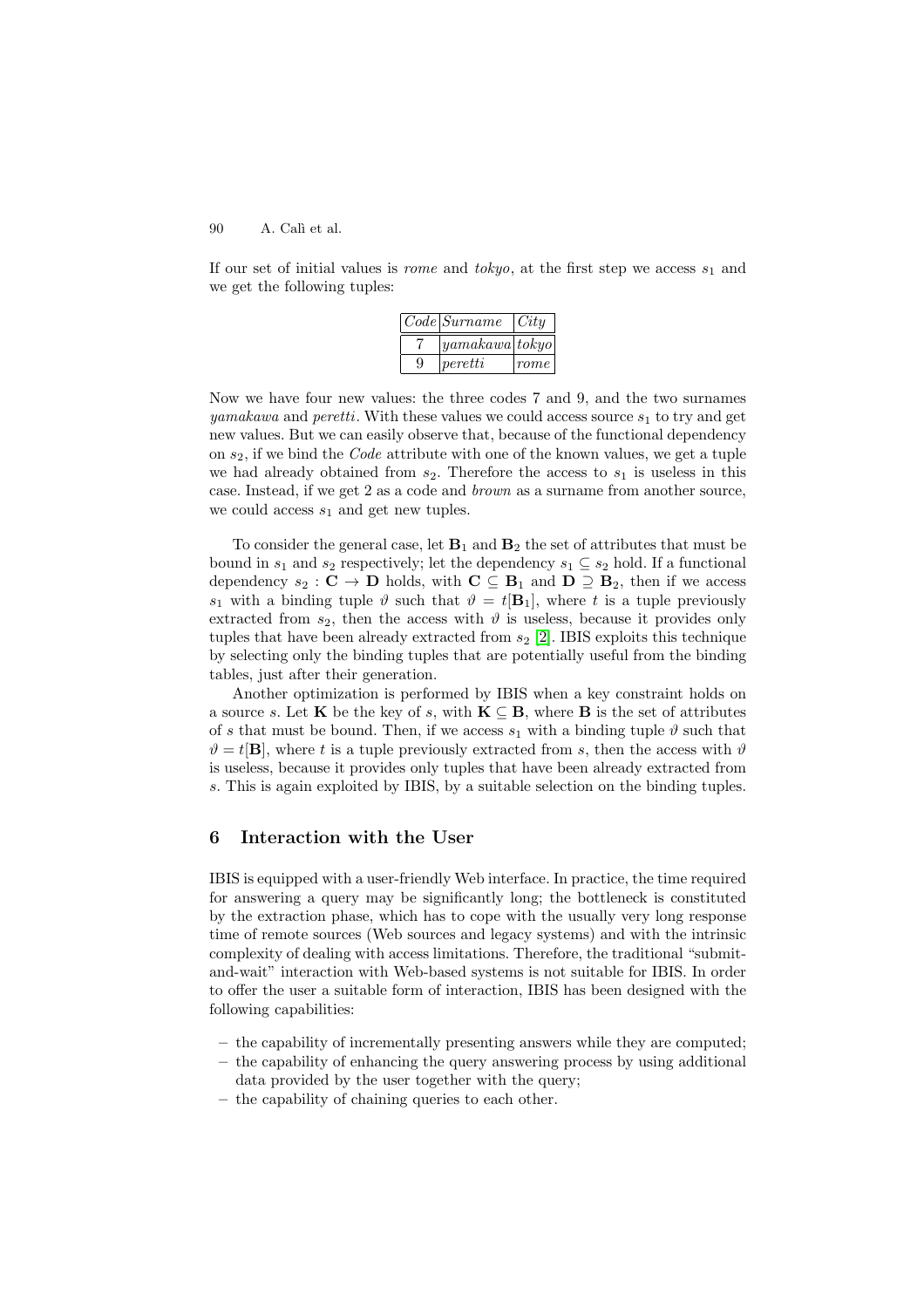*Incremental Generation of Answers.* While one of the goals of IBIS is to provide the maximum set of answers, in practice this often requires an amount of time that could be unacceptable for a user operating in an interactive Web session. In order to cope with this problem, IBIS provides two strategies. The first one consists in showing tuples to the user as soon they are obtained, while the answering process is going on. In fact, the asynchronous extraction process allows evaluating the query over the source retrieved database before the end of the process itself. In this way, the user will see a continuous upgrade of the result set. Moreover, the user has the opportunity to stop the process at any time, when he is satisfied with the answers obtained so far. The second feature is the ability to continue the answering process also while a user is logged off, and present the obtained answers as soon as the user logs on again. E-mail and pager alerts are also available, to signal the user that a query has been completed.

*Use of Domain-related Values.* When a user query is processed, the set of constants appearing in the query is crucial, because at the beginning of data extraction such values represent the only way to access the sources. Therefore, adding values before starting the extraction process may significantly alter the extraction process itself. IBIS offers the user the possibility of expanding the set of initial values according to his knowledge of the domain of the global schema.

These constants influence the process in two ways: first, they may enlarge the set of tuples in the answer, because it is possible that the additional values lead to the generation of binding tuples for accessing the sources that would not be generated starting from the original set of values. Furthermore, in our experimentations of the system, the addition of domain-related values has shortened the time required for retrieving significant answers in most cases. This is due to the "proximity" that in many cases exists between the added values and the tuples in the answer. Obviously, the effectiveness of this feature depends on the user knowledge of the domain. Experiments have been carried out with non-expert users, unaware of the underlying sources, with data sources coming from the context of Government Institutions; the addition of initial values has proven to be useful in the majority of cases.

*Chainable Queries.* IBIS offers the possibility of using tuples extracted while answering a set of queries (the retrieved source databases of the queries) to answer another query related to the previous ones. When the freshness of data is not required by the user, the retrieved source databases obtained while answering previous queries can be seen as a cache for the new query. With this feature, queries can be *chained*, in the sense that each query uses the retrieved source databases of all the queries preceding it in the chain. IBIS is able to avoid producing binding tuples which have already been issued to the sources during the extraction of previous queries.

At the interface level, before submitting the query to the system, the user can choose if he wants to tie it to a particular set of already executed queries. At the end of the answering process he can also choose to save the extracted tuples or to discard them. This feature can also be used in a multi-user context: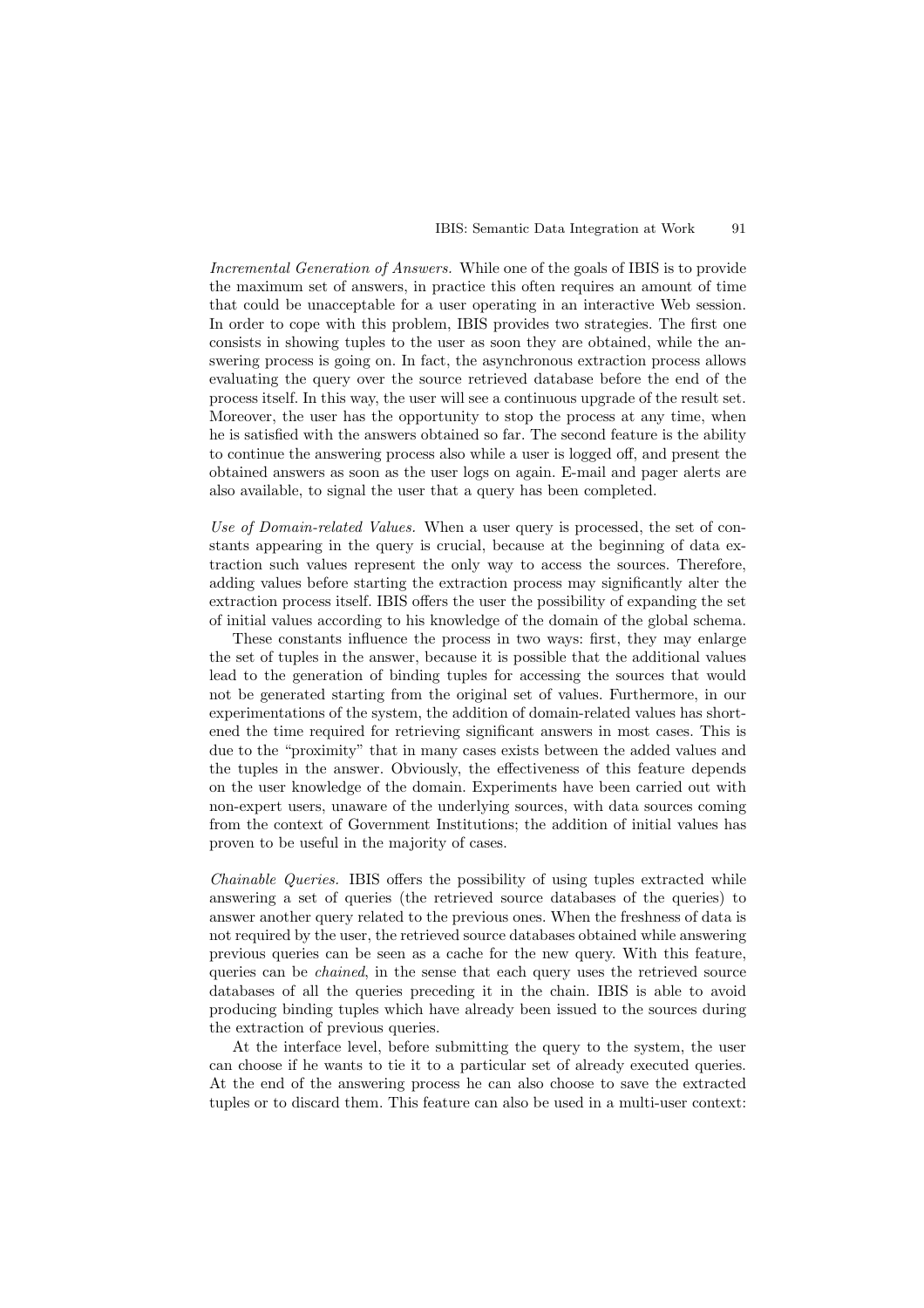|          | <b>IBIS - Microsoft Internet Explorer</b>                                                                                                                                                          |  |          |  |                  | $  \approx$ |
|----------|----------------------------------------------------------------------------------------------------------------------------------------------------------------------------------------------------|--|----------|--|------------------|-------------|
| Logout   | World Telephone Book<br>Ouerv: Phone numbers                                                                                                                                                       |  |          |  |                  |             |
| Menu     | Find telephone numbers given a surname a city and country.<br>Find: Telephone.Surname - Telephone.First name -<br>Telephone.City - Telephone.Country - Telephone.Phone -<br>Analyzing: Telephone - |  |          |  |                  |             |
|          | Telephone   Surname                                                                                                                                                                                |  | Equal To |  | Bianchi          |             |
|          | "elephone   Country                                                                                                                                                                                |  | Equal To |  | ltaly            |             |
|          | Telephone <b>  C</b> ity                                                                                                                                                                           |  | Equal To |  | Venice           |             |
| @#1 Done |                                                                                                                                                                                                    |  | Start    |  | 图 Local intranet |             |

**Fig. 4.** Query interface in IBIS

the user who has issued a query  $q$  can allow a set of other users to use the data extracted from the sources while processing q.

Figure 4 shows a screen-shot of the IBIS Web interface to a stored query Phone numbers, and Figure 5 shows the result of evaluating such a query over a set of Web sources.

## **7 Conclusions**

We have presented IBIS, a system for the semantic integration of heterogeneous data sources based on the GAV approach, adopting various innovative and stateof-the-art solutions to deal with source wrapping, source incompleteness, and limitations in accessing data sources. In particular, to the best of our knowledge, IBIS is the only data integration system capable of fully exploiting integrity constraints over the global schema and the sources in query answering.

| IBIS - Microsoft Internet Explorer |          |                            |           |      |                   | $ \Box$ $\times$ |
|------------------------------------|----------|----------------------------|-----------|------|-------------------|------------------|
| Logout                             |          | The query is: COMPLETED    |           |      |                   |                  |
| Menu                               |          | Found                      | 3 records |      |                   |                  |
| <u>Save</u>                        |          | surname first name country |           | city | phone             |                  |
|                                    | IBianchi | lMario                     | Italy     |      | Venice  +39367892 |                  |
|                                    | Bianchi  | <sup>=</sup> abio          | lItal v   |      | Venice  +39365410 |                  |
|                                    | Bianchi  | Laura                      | lItalv    |      | Venice  +39434245 |                  |
|                                    |          |                            |           |      |                   |                  |
| a <sup>2</sup> I Done              |          |                            |           |      | Local intranet    |                  |

**Fig. 5.** Query result in IBIS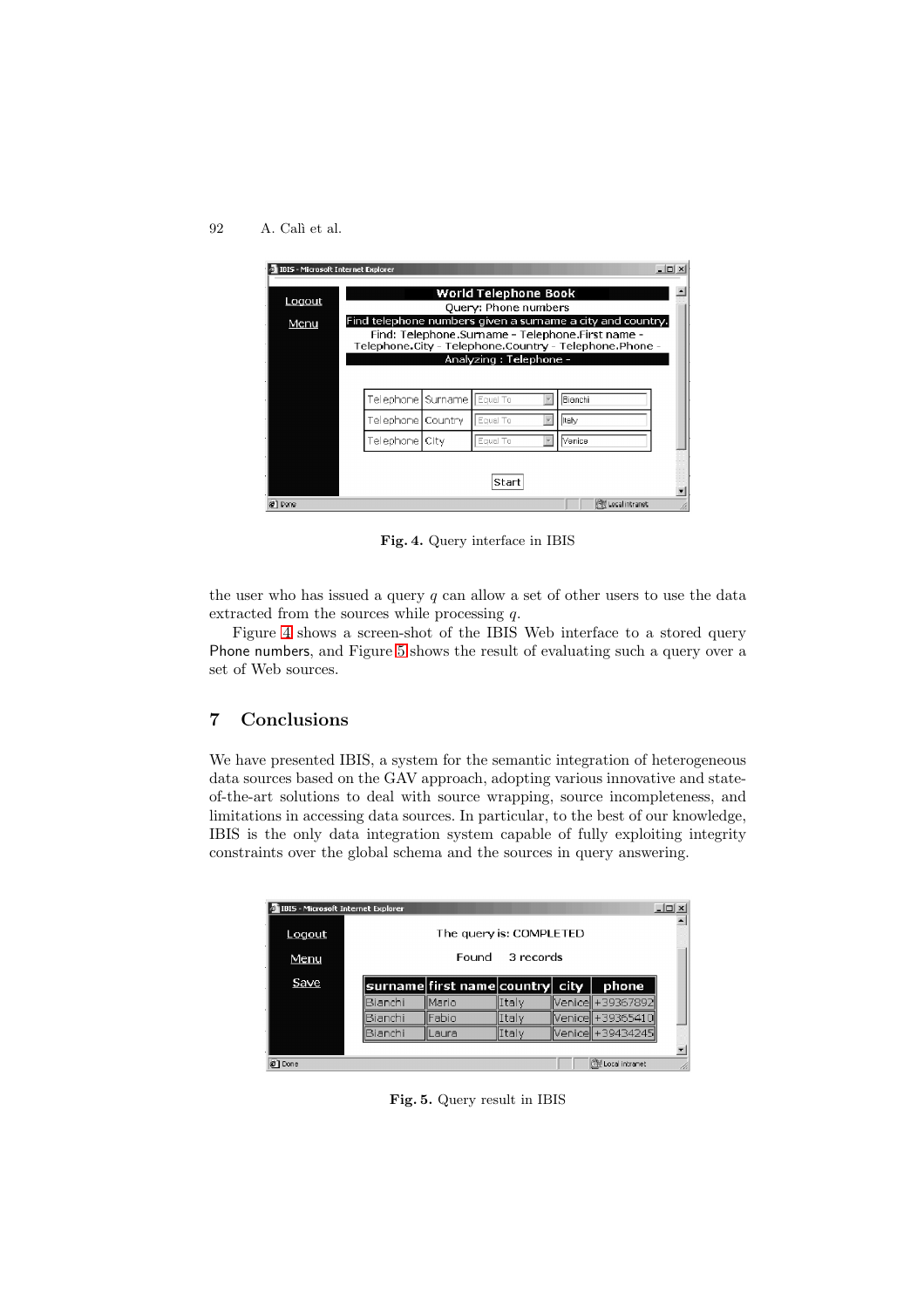<span id="page-14-0"></span>IBIS has been already released as a beta version and its final release is currently under active development. We are working on extending the system in various directions. In particular, we are studing techniques to deal with the problem of key constraint violations without requiring intervention of the designer. A first step in this direction is based on a weaker non-monotonic semantics for the mapping, based on suitable preference criteria in case of key constraint violations [\[13\]](#page-15-0).

#### **References**

- 1. Sonia Bergamaschi, Silvana Castano, Maurizio Vincini, and Domenico Beneventano. Semantic integration of heterogeneous information sources. Data and Knowledge Engineering, 36(3):215–249, 2001.
- 2. Andrea Cal`ı and Diego Calvanese. Optimized querying of integrated data over the Web. In Proc. of the IFIP WG8.1 Working Conference on Engineering Information Systems in the Internet Context (EISIC 2002), pages 285–301. Kluwer Academic Publisher, 2002.
- 3. Andrea Cal`ı, Diego Calvanese, Giuseppe De Giacomo, and Maurizio Lenzerini. Accessing data integration systems through conceptual schemas. In Proc. of the 20th Int. Conf. on Conceptual Modeling (ER 2001), pages 270–284, 2001.
- 4. Andrea Cal`ı, Diego Calvanese, Giuseppe De Giacomo, and Maurizio Lenzerini. Data integration under integrity constraints. In Proc. of the 14th Conf. on Advanced Information Systems Engineering (CAiSE 2002), volume 2348 of Lecture Notes in Computer Science, pages 262–279. Springer, 2002.
- 5. Diego Calvanese, Giuseppe De Giacomo, Maurizio Lenzerini, Daniele Nardi, and Riccardo Rosati. Data integration in data warehousing. Int. J. of Cooperative Information Systems, 10(3):237–271, 2001.
- 6. M. J. Carey, L. M. Haas, P. M. Schwarz, M. Arya, W. F. Cody, R. Fagin, M. Flickner, A. Luniewski, W. Niblack, D. Petkovic, J. Thomas, J. H. Williams, and E. L. Wimmers. Towards heterogeneous multimedia information systems: The Garlic approach. In Proc. of the 5th Int. Workshop on Research Issues in Data Engineering – Distributed Object Management (RIDE-DOM'95), pages 124–131. IEEE Computer Society Press, 1995.
- 7. Sudarshan S. Chawathe, Hector Garcia-Molina, Joachim Hammer, Kelly Ireland, Yannis Papakonstantinou, Jeffrey D. Ullman, and Jennifer Widom. The TSIMMIS project: Integration of heterogeneous information sources. In Proc. of the 10th Meeting of the Information Processing Society of Japan (IPSJ'94), pages  $7-18$ , 1994.
- 8. Daniela Florescu, Alon Y. Levy, Ioana Manolescu, and Dan Suciu. Query optimization in the presence of limited access patterns. In Proc. of the ACM SIGMOD Int. Conf. on Management of Data, pages 311–322, 1999.
- 9. Cheng Hian Goh, Stéphane Bressan, Stuart E. Madnick, and Michael D. Siegel. Context interchange: New features and formalisms for the intelligent integration of information. ACM Trans. on Information Systems, 17(3):270–293, 1999.
- 10. Alon Y. Halevy. Answering queries using views: A survey. Very Large Database J., 10(4):270–294, 2001.
- 11. Joachim Hammer, Hector Garcia-Molina, Jennifer Widom, Wilburt Labio, and Yue Zhuge. The Stanford data warehousing project. Bull. of the IEEE Computer Society Technical Committee on Data Engineering, 18(2):41–48, 1995.